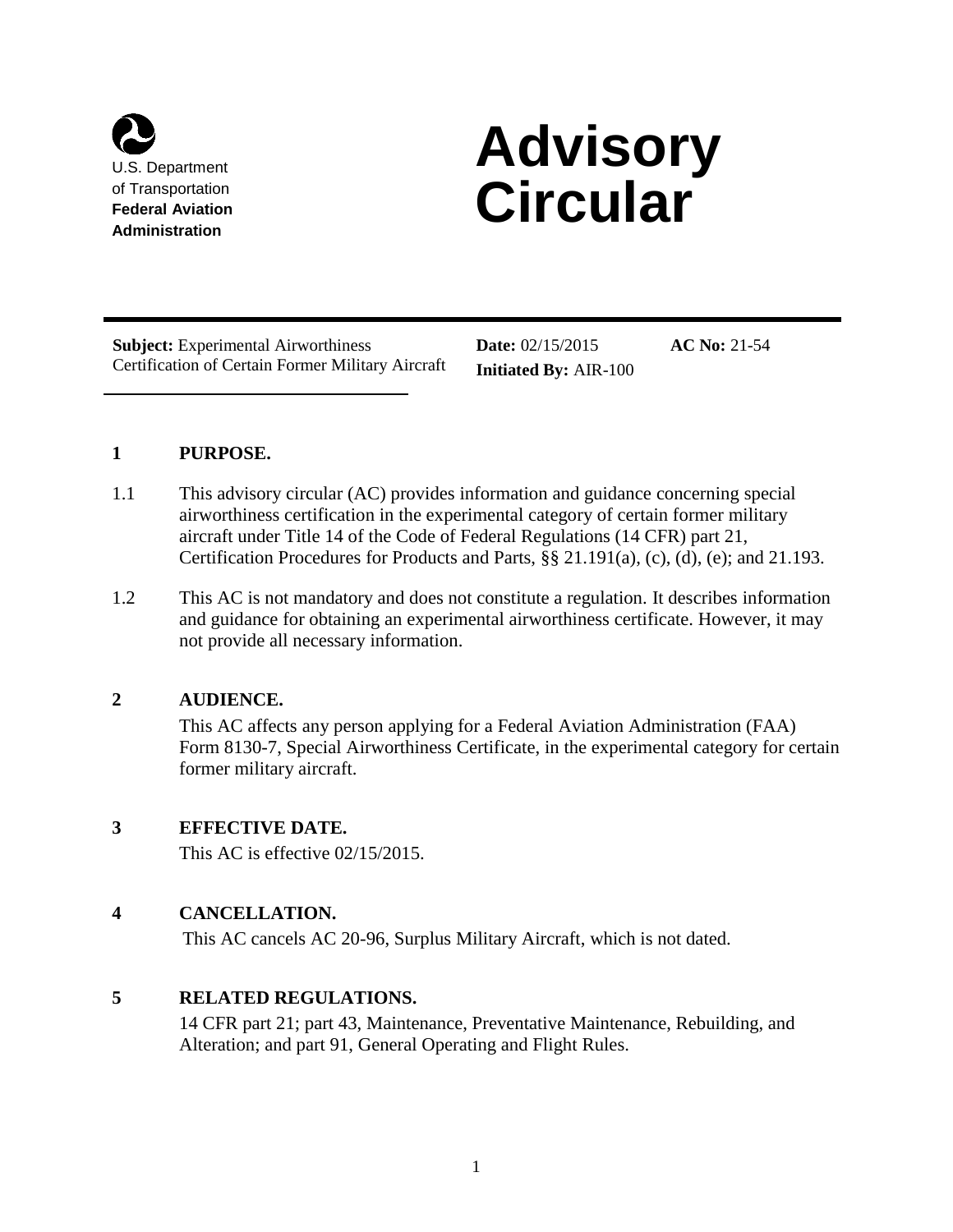# **6 APPLICABILITY.**

 This AC applies to special airworthiness certification in the experimental category of AC applies to any former military aircraft that was originally equipped with an ejection seat system. former U.S and foreign military turbine-powered aircraft, including helicopters, with a maximum takeoff weight of more than 9,000 lb, and with more than 3,000 lb total engine thrust of all engines or 1,000-shaft horsepower of one engine. In addition, this

# **7 BACKGROUND.**

- Tucson, Arizona to be stored indefinitely, cannibalized, scrapped, or restored to service at a later date. Surplus U.S. military aircraft are generally not sold directly to private U.S. operators without congressional approval. However, U.S. military aircraft may be 7.1 The U.S. military normally retires aircraft to Davis-Monthan Air Force Base in exported via foreign military sales programs or other agreements.
- 7.2 Foreign government entities are the typical source of former military aircraft for U.S. operators. Rather than disposing of aircraft no longer in use by recycling Again, some countries choose to sell their military aircraft rather than scrap them. In many cases, these aircraft have reached their operational life limits and necessary or scrapping, those entities often choose to sell their aircraft to help recover costs. For example, a foreign air force stored and maintained a number of Douglas A-4 Skyhawk aircraft, spare engines, and other parts for years until a U.S. entity purchased and imported them. Since the end of the Cold War era, high-performance former military aircraft have become more readily available. After the Soviet Union was dissolved in 1991, countries that were aligned under the Warsaw Pact found themselves no longer in need of expensive air forces left over from the Cold War. documentation (for example, maintenance and operational manuals) is lacking.
- FAA Registry include the Douglas A-4 Skyhawk; Cessna A-37 Dragonfly; Albatros; Mikoyan-Gurevich (MiG)-15, MiG-17, MiG-19, and MiG-21; MiG-29; Mk.58 Hawker Hunter, and Sukhoi Su-27. 7.3 Examples of high-performance former military aircraft models currently on the Dassault/Dornier Alpha Jet; BAC 167 Strikemaster; Northrop F-5; North American F-100 Super Sabre; Lockheed F-104 Starfighter; Hawker Siddeley/BAE Harrier; SEPECAT Jaguar; Israel Aircraft Industries Kfir; Aero L-29 Delfin; Aero L-39

# **8 CAUTIONS.**

- Accordingly, the cost to bring them into a safe operating condition may be significant. 8.1 Former military aircraft may not be properly stored/maintained in accordance with the original equipment manufacturer or military requirements before sale to civil customers.
- 8.2 Potential owners should understand the risks, responsibilities, and potential costs of owning and operating a high-performance former military aircraft. Certificating,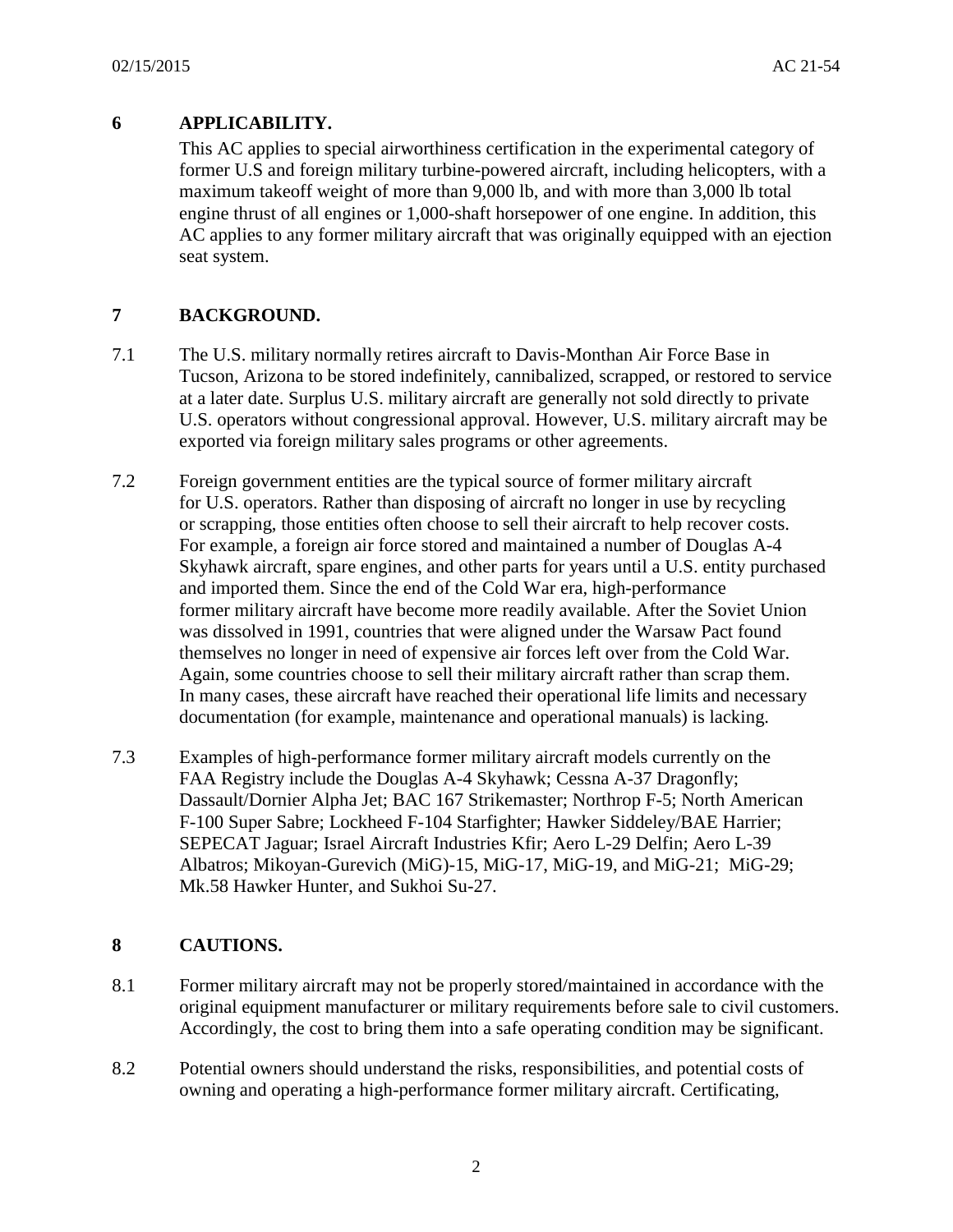maintaining, and operating these complex aircraft is costly. Aircraft not found to be the aircraft. in condition for safe operation will not be eligible for airworthiness certification. Before purchasing a former military aircraft, prospective owners should carefully inspect the condition of the aircraft and consider the costs to certificate, maintain, and operate

 should be aware that they may be required to implement a maintenance program for 8.3 Former military aircraft contain complex systems. For example, ejection seats may require training and maintenance not readily available at most airports. Potential owners former military aircraft.

# **9 DEMILITARIZATION.**

- project, former military aircraft owners/operators must permanently demilitarize their These hazards may pose risks to your aircraft, other aircraft, and persons and property Although some of these systems may be required to support a valid civil R&D project, closely with the FAA to determine the feasibility of mitigating these risks via additional 9.1 Unless the aircraft are used for an approved civil research and development  $(R&D)$ aircraft before FAA certification. Safe operation of guns, cannons, targeting radars, electronic jammers, jettisonable stores, or explosive devices are not feasible under nonapproved R&D experimental purposes. Potential safety hazards related to these systems include accidental firing of guns, accidental release of stores, accidental operation of radars on the ground, compartment fires, and damage to the airframe. on the ground, and operating limitations may not adequately mitigate these risks. aircraft owners/operators need to understand the corresponding safety risks and work operating limitations.
- 9.2 Refer to aircraft maintenance manuals and related weapons delivery manuals to help identify the aircraft's components and weapon systems. For example, "-34" technical order manuals provide detailed information on the weapon systems in U.S. Air Force Refer also to U.S. Air Force Technical Order 00-80G-1, Make Safe Procedures for Public Static Display, dated November 30, 2002. aircraft. Some aircraft manufacturers may offer guidance on aircraft demilitarization.
- 9.3 The importation of former military aircraft typically requires an import permit issued (ATF). The ATF grants this permit using ATF Form 6, Application and Permit for by appropriate Department of Justice officials. If the applicant is unable to produce ATF Form 6 or ATF Form 6A for original certification of the aircraft, the application by the Department of Justice, Bureau of Alcohol, Tobacco, Firearms, and Explosives Importation of Firearms, Ammunition and Implements of War. In addition, these former military aircraft are required to be demilitarized to clear U.S. Customs and Border Protection. Compliance with demilitarization is evidenced by a completed ATF Form 6A, Release and Receipt of Imported Firearms, Ammunition and Implements of War. Proof of demilitarization will be verified if the applicant presents copies of ATF Form 6 and ATF Form 6A that have been completed will be denied.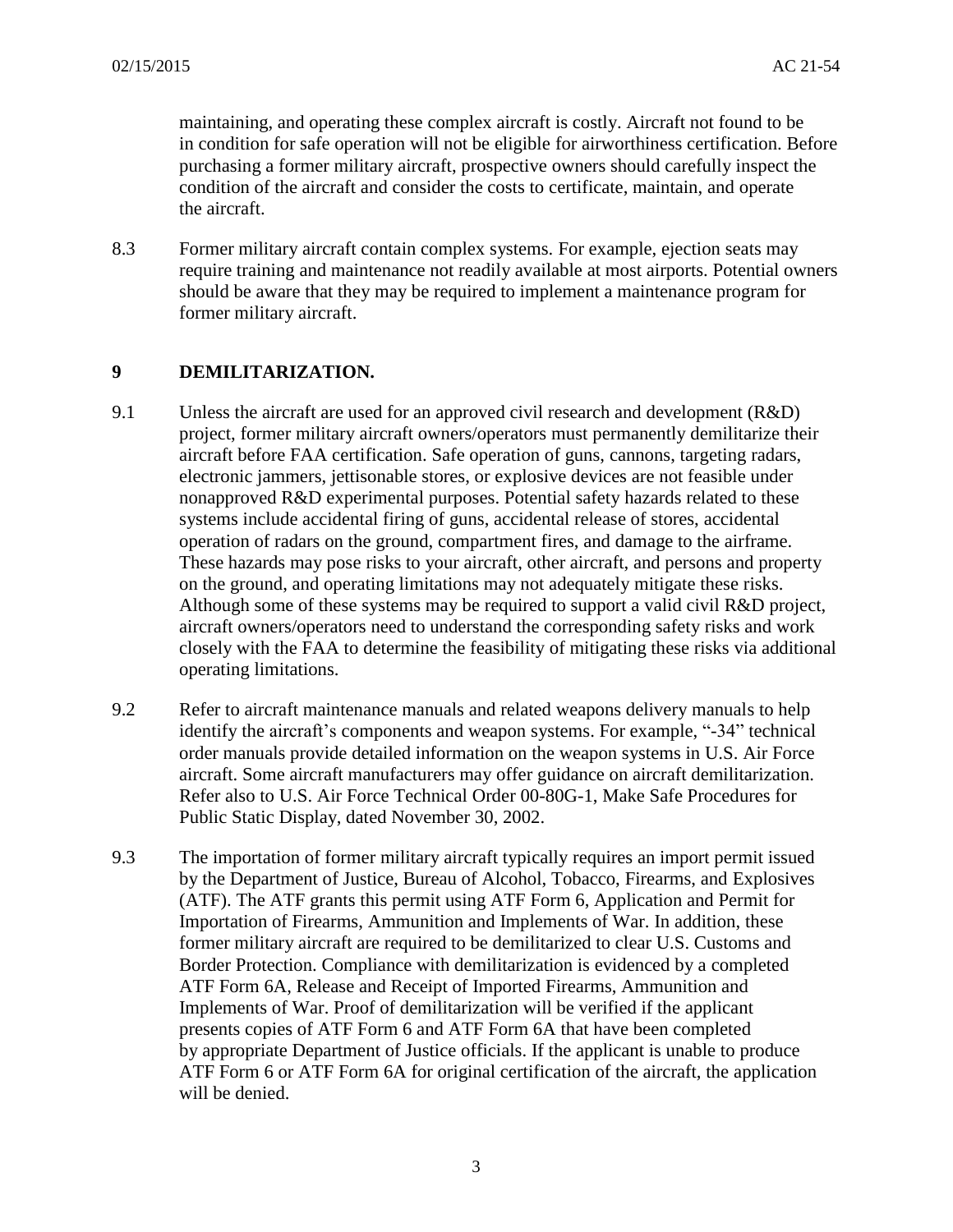The ATF website is: <u>www.atf.gov</u>. **Note 1:** For any questions regarding ATF Form 6 or ATF Form 6A requirements, contact the ATF Firearms and Explosives Imports Branch at the Department of Justice.

 imported as scrap or a museum piece for static display is typically not able to meet the **Note 2:** For an aircraft imported from another country to be eligible for an airworthiness certificate, it must be imported as an aircraft. For example, an aircraft eligibility requirements for the issuance of an airworthiness certificate.

**Note 3:** ATF permits are not normally required for transport aircraft unless they contain weapons or weapon systems.

# **10 OTHER U.S. GOVERNMENT ENTITIES WITH JURISDICTION OVER FORMER MILITARY AIRCRAFT.**

- 10.1 Under Title 49 of the United States Code (49 U.S.C.), the FAA is responsible for the safety of civil aircraft as it relates to the airworthiness of aircraft. Other U.S. Government entities may have jurisdiction over matters that may apply to former military aircraft. Examples of these entities include the Department of Homeland Security, Department of Defense, Department of State, and State or local governments. These entities' regulations, policies, and procedures may affect the following areas pertaining to former military aircraft: importing, firearms permits, demilitarization, hazardous materials, homeland security, and national defense.
- of an FAA airworthiness certificate for a former military aircraft. For example, another U.S. Government entity may ask the FAA not to certificate an aircraft in the interest of Similarly, if another U.S. Government entity allows a former military aircraft to be imported into the United States for the purpose of scrap or static display, the aircraft is 10.2 Other U.S. Government entities may establish requirements that preclude the issuance national defense. In such an instance, the FAA would not certificate that aircraft. typically not able to obtain airworthiness certification.
- An applicant is responsible for understanding and complying with applicable 10.3 Issuance of an FAA airworthiness certificate signifies the aircraft has met applicable FAA requirements concerning airworthiness. It does not signify compliance with requirements of other U.S. Government entities that may apply to the aircraft. requirements of other U.S. Government entities.

# **IN THE EXPERIMENTAL CATEGORY. 11 HOW TO APPLY FOR A SPECIAL AIRWORTHINESS CERTIFICATE**

11.1 Registration of an aircraft with the FAA is a prerequisite for submitting an application of registration numbers are included in 14 CFR part 47, Aircraft Registration. Contact For guidance in the airworthiness certification of an aircraft, contact your local for U.S. airworthiness certification. The procedures for aircraft registration and issuance information for the FAA Registry can be found at the following website: [http://www.faa.gov/licenses\\_certificates/aircraft\\_certification/aircraft\\_registry/.](http://www.faa.gov/licenses_certificates/aircraft_certification/aircraft_registry/)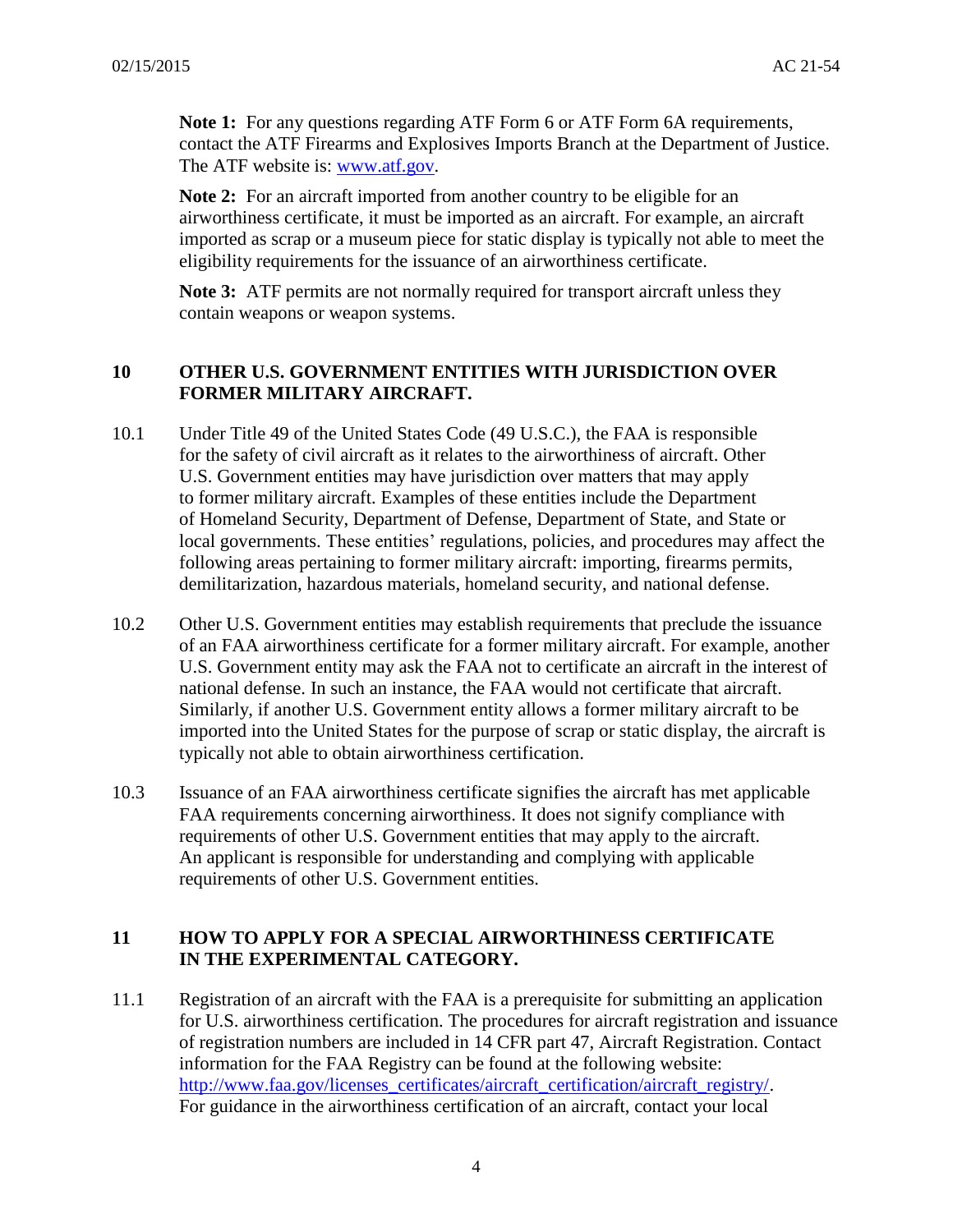Office (FSDO) immediately after registering the aircraft. FAA Manufacturing Inspection District Office (MIDO) or Flight Standards District

 Application for U.S. Airworthiness Certificate, to your local MIDO or FSDO. Detailed instructions for completing this form may be found in AC 21-12, Application for provide direct guidance and information to assist you. Contact information for your 11.2 For each aircraft to be certified, submit a properly completed FAA Form 8130-6, U.S. Airworthiness Certificate, FAA Form 8130-6. Your local MIDO or FSDO can local MIDO or FSDO can be found at [http://www.faa.gov/about/office\\_org/.](http://www.faa.gov/about/office_org/)

# **12 PROGRAM LETTERS.**

12.1 Pursuant to § 21.193, Experimental certificates: general, applicants are required FAA refers to this information in national policy and guidance as the "program letter." office will request additional information which may delay certification. Section 21.193(a) through (d) specifies minimum requirements for a program letter applicable aircraft except for aircraft converted from a previously certificated type without appreciable change in the external configuration. Refer to appendixes A and B to this AC for sample program letters. Refer to paragraph 12.8 of this AC for multiple to submit certain information with an application for airworthiness certification. The It is important that the information provided in the program letter include sufficient. detail to permit the FAA to prescribe the limitations necessary to ensure safe operation of the aircraft. If the program letter does not contain sufficient detail, the certificating to former military aircraft: intended purpose, estimated time or number of flights, areas of operations, and three-view drawings or three-view dimensioned photographs of the purpose certificates and programs.

#### 12.2 **Purpose.**

 Pursuant to § 21.193(d)(1), an applicant must state the purpose of its experiment. The describing each of the purposes for which the FAA may issue an experimental certificate under § 21.191 for former military aircraft. following guidance includes the kinds of information that should be included in

# 12.2.1 Research and Development,  $\S 21.191(a)$ .

 For each R&D project, the program letter should describe the project in sufficient detail to demonstrate it meets regulatory requirements. Include the registration numbers of other aircraft supporting this project if applicable, the duration (approximate beginning/ending dates for conducting the R&D), and the contact information for the customer if this project will be performed under contract. Applicants should be aware that persons or property cannot be carried for compensation or hire pursuant to § 91.319(a)2, Aircraft having experimental certificates: Operating limitations.

 **Note 1:** An applicant may be seeking a project with another company, but not yet have a specific contract to conduct the R&D. The applicant may still submit an application that includes information about the project it intends to conduct. The operating limitations issued should be specific and only valid for that project.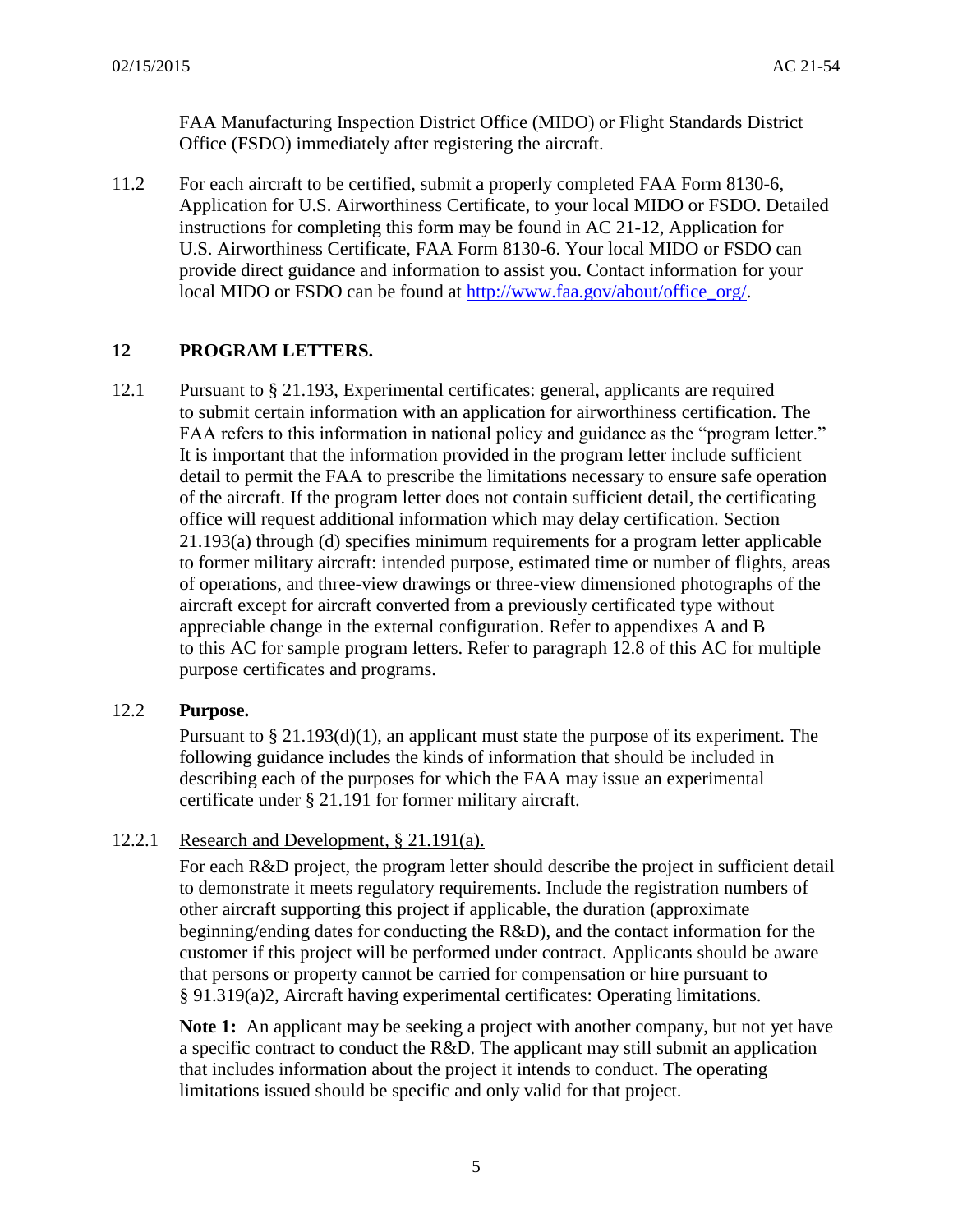certificate, submit a new or amended program letter. This may necessitate a revision **Note 2:** The conditions and limitations will reflect only those projects for which information was submitted at the time of application. To add new projects to an existing to the issued operating limitations.

12.2.2 Crew Training, § 21.191(c).

 This purpose is limited to the applicant's flight crews, including flight crews an applicant may hire under contract to operate an aircraft. This would normally allow a may also be used by a company that operates an experimental former military aircraft program letter should describe the training plan as follows: manufacturer to train its employees during type certification. However, this purpose and needs to obtain an appropriate type rating or authorization for its employed pilots. The FAA does not issue a special airworthiness certificate for crew training when an aircraft of the same model with a standard airworthiness certificate is available. The

- 12.2.2.1 For pilot transition training that leads to a pilot authorization, include—
- 12.2.2.1.1 The person within the company who will provide the training and that person's qualifications (for example, instructor pilot training received);
- 12.2.2.1.2 A training syllabus;
- 12.2.2.1.3 The estimated number of pilots to be trained; and
- 12.2.2.1.4 The performance standards to complete the training.
- of inactivity). 12.2.2.2 For recurrent training, in addition to the information described above in paragraph 12.2.2.1 of this AC, include the frequency of pilot training (for example, every 6 months, annually, or after a specified period

**Note 1:** Crew training under § 21.191(c) does not apply to flight crew not employed by the company/applicant. For a company to conduct crew deviation authority from its local FSDO pursuant to § 91.319(h). training for flight crew it does not employ, it must obtain a letter of

**Note 2:** Refer to FAA-S-8081-5, Airline Transport Pilot and Aircraft Type Rating Practical Test Standards for Airplane, date as amended, or most current version, as a guide for flight crew performance standards.

 Procedures Standardization) or other appropriate training standard. **Note 3:** For training in a former military aircraft, the training syllabus for instructor pilots and line pilots should follow an appropriate military training standard (for example, Naval Air Training and Operating

 **Note 4:** Operating limitations will only permit training flights necessary to complete the training plan.

 aircraft must be flight crew employees of the company/applicant. **Note 5:** Operating limitations will also state that the occupants of the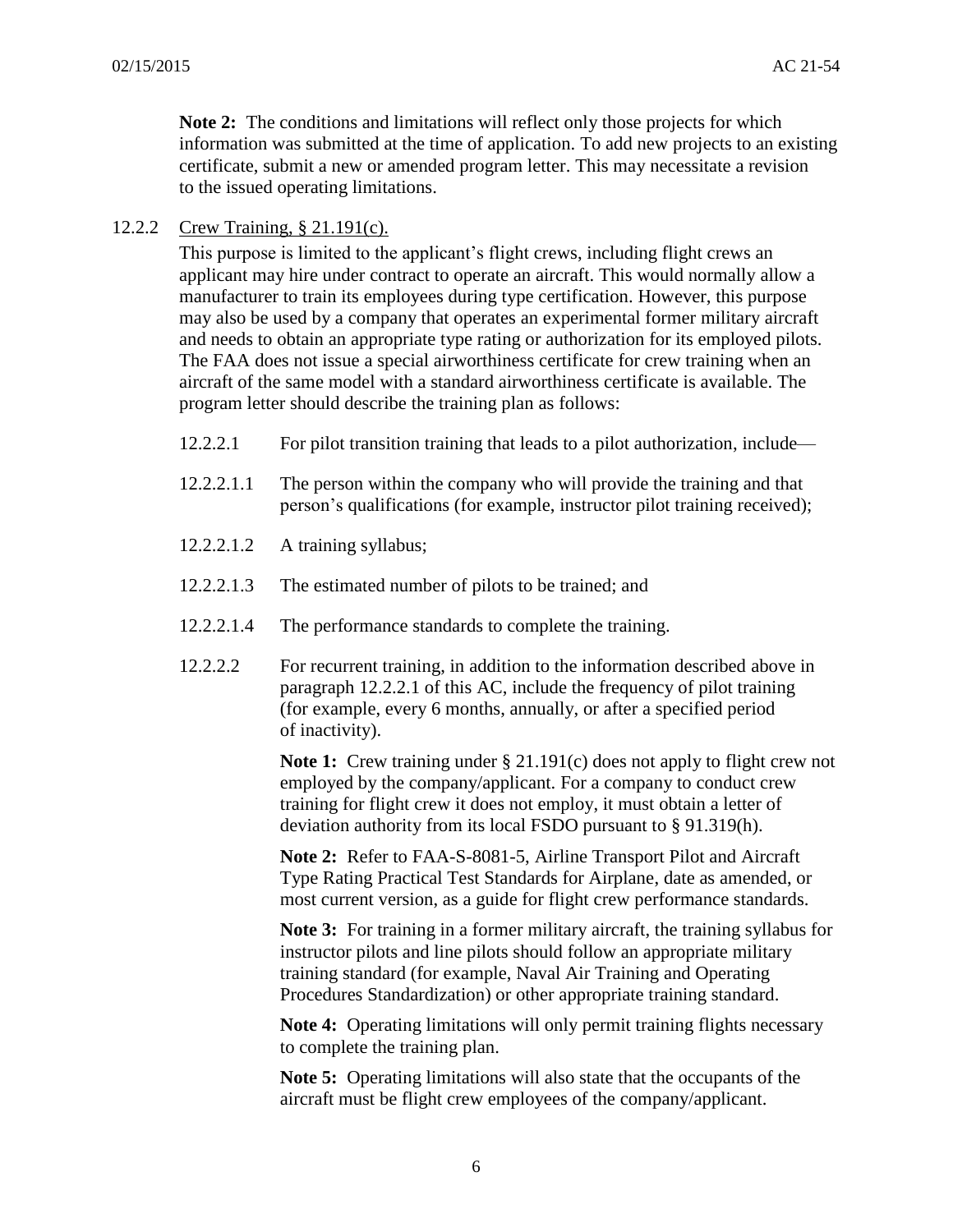# 12.2.3 Exhibition, § 21.191(d).

 densely populated areas) and do not pose a safety hazard (for example, insufficient runway length). The program letter should provide the names and dates of events at which the aircraft will be exhibited for the 12-month period following certification. Verify the proposed events are consistent with the applicable operating limitations (for example, avoiding

**Note:** The conditions and limitations will reflect only those events for which information was submitted at the time of application. To add events, the applicant should submit a new or amended program letter. This should not necessitate a revision to the issued operating limitations to reflect the added event(s).

#### 12.2.4 Air Racing, § 21.191(e).

The program letter should provide event names and dates for the applicable air races.

### 12.3 **Time or Number of Flights.**

 Pursuant to § 21.193(d)(2), the applicant must submit the estimated time or number of request to establish an appropriate time duration, if applicable, for the special airworthiness certificate. flights required for the experiment. Include the estimated time or number of flights for proficiency flights and maintenance flights. The FAA will evaluate your

### 12.4 **Areas of Operation.**

 Pursuant to § 21.193(d)(3), the applicant must submit descriptions of the areas over air traffic. The FAA may establish boundaries of the flight test area, including takeoff, other air traffic. The FAA cannot authorize operations outside the United States. which the experiment will be conducted. This should include airports to be used, flight test areas, areas for maintenance and proficiency flights, and routes to/from exhibits or races, as applicable. This includes areas of operation within and outside U.S. airspace. A written description or annotated map is acceptable. In proposing areas of operation for flight tests, comply with § 91.305, Flight test areas, that specifies no person may flight test an aircraft except over open water, or sparsely populated areas, having light departure, and landing approach routing to minimize hazards to persons, property, and

# 12.5 **Aircraft Configuration.**

 Pursuant § 21.193(d)(4), the applicant must submit three-view drawings or three-view certificated type without appreciable change in the external configuration. Submit a new program letter when making significant changes to the aircraft configuration to describe dimensioned photographs of the aircraft, except for aircraft converted from a previously those modifications.

 and there are no hazardous operating characteristics or design features. **Note:** Major modifications will require phase 1 flight testing. Phase 1 flight testing requires an aircraft be flown in its assigned area until it is shown to be controllable throughout its normal range of speeds, and throughout all the maneuvers to be executed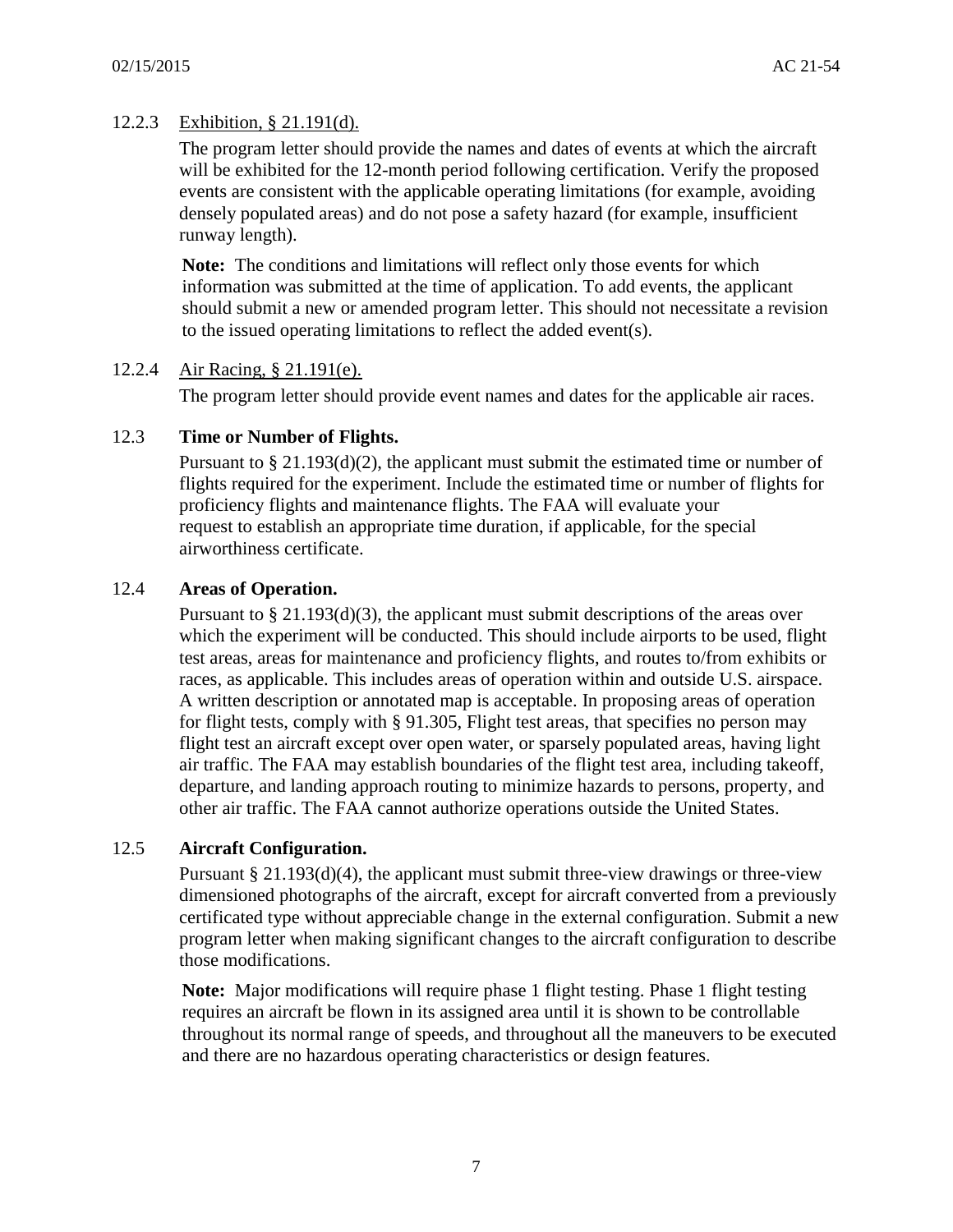#### 12.6 **Safeguard the General Public.**

 that may apply to the aircraft, such as nonstandard markings or using an experimental The program letter should contain any pertinent information found necessary by the FAA to safeguard the general public. For example, it should include any exemptions aircraft to carry persons or property for compensation or hire.

#### 12.7 **Non-Civil Aircraft Operations.**

 An applicant should understand that an FAA airworthiness certificate is not in effect airworthiness of the aircraft following non-civil operations. An applicant for an experimental certificate that also intends to engage in non-civil operations for a domestic or foreign government or military entity should include additional information listed in paragraphs 12.7.1 through 12.7.8 of this AC in its program letter for the FAA during non-civil operations. Operations and configurations in the non-civil arena may impact the operating limitations for the civil airworthiness certificate and the civil to understand all operations to be conducted.

 statutory definition of "public aircraft," embodied in 49 U.S.C. 40102(a)(41), Definitions, and 40125, Qualifications for public aircraft status. **Note:** AC 00-1.1A, Public Aircraft Operations, provides guidance for determining whether government or government-contracted aircraft operations conducted within the territory of the United States constitute public aircraft operations (PAO) under the

- government/military entity and contact information. Include the duration of the contract. 12.7.1 Identify the government/military customer. Provide the name of the
- be operated. 12.7.2 Indicate whether the contract under which these non-civil operations are conducted includes a requirement for an FAA airworthiness certificate, operating capability requirements, and any other pertinent information concerning how the aircraft will
- 12.7.3 For operations in the United States, indicate whether you have or intend to obtain a declaration of PAO from your government contracting entity. Provide a copy of the declaration, if available.
- permit to fly from the applicable civil aviation authority (CAA) and/or a diplomatic 12.7.4 For international operations, specify the applicable authorization for operations—a clearance from the applicable foreign government entity.
- 12.7.5 Estimate the percentage of flight time in civil and non-civil operations.
- 12.7.6 Describe the types of non-civil operations/intended use of the aircraft (for example, "Aircraft will be used to tow targets"). Provide general information on the type of aerial number of aircraft intended for operations under the government/military contract. work to be conducted. Do not include classified or proprietary information. Include the Describe the area and airports in which the aircraft will be operated.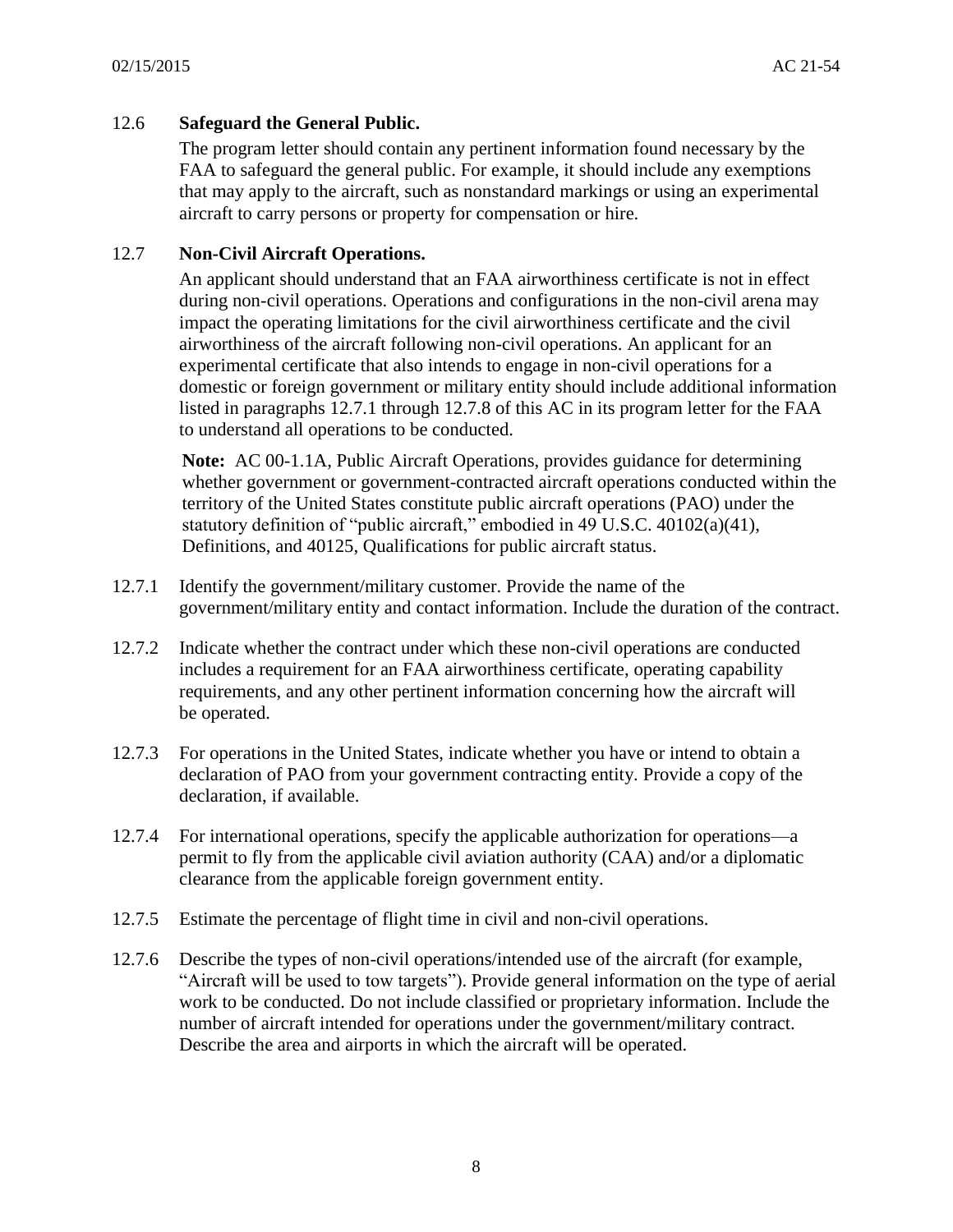- 12.7.7 Describe any configuration or operating changes in non-civil use that may affect the airworthiness of the aircraft on return to civil status. For example, under civil status, no external pylons, stores, or pods may be releasable during aircraft operations.
- airworthiness certificate. Describe any configuration changes. Describe any operations that may cause a flight to be operated outside of the normal flight envelope. Describe 12.7.8 Describe how/when the aircraft would return to operations under its FAA-issued special the method to re-establish airworthiness, including inspections, etc.

 **Note 1:** An airworthiness certificate is not required for PAO. The applicable those operations. contracting U.S. Government entity assumes full responsibility for the aircraft and

**Note 2:** An FAA special airworthiness certificate does not authorize operations outside the United States, and the FAA does not provide oversight of those operations. The applicable foreign entity that granted permission to operate in its country assumes oversight responsibility for the aircraft operations.

 logbook entry before operations under the FAA certificate. **Note 3:** The FAA will use information gathered concerning public/state/military operations to determine appropriate operating limitations. For example, if a military operation will require the aircraft to exceed a g-load limit in the operating limitations, an additional limitation may need to be added that requires an over-g inspection and

#### 12.8 **Multiple Purpose***s* **and Programs.**

- experimental programs, for example, to support flight crew movements, carry spare engines, or function as a chase plane. This support should be described in the program letter. 12.8.1 Using the same aircraft for overlapping programs is permissible. In such cases, include descriptions of each program in your program letter. On showing compliance with § 91.319(b), the aircraft may be used to support other aircraft in the program or other
- a certificate can be issued for exhibition and air racing, or air racing and R&D. 12.8.2 Experimental certificates may also be issued for multiple purposes. For example, Multipurpose certificate durations should be issued for the most restrictive purpose.
- should document that information in separate sections for each purpose. For example, Defense. In this example, the program letter should separately describe each operation (that is, R&D, exhibition, and PAO) with the same level of detail. Describe any removing external stores and enabling or disabling systems. Refer to appendixes A and B to this AC for sample program letters involving multiple purposes. 12.8.3 If the applicant intends to use the aircraft for multiple purposes the program letter an aircraft may be eligible for an experimental airworthiness certificate for the purposes of R&D and exhibition. The same aircraft may also conduct PAO for the Department of configuration changes that will occur between each purpose to include adding or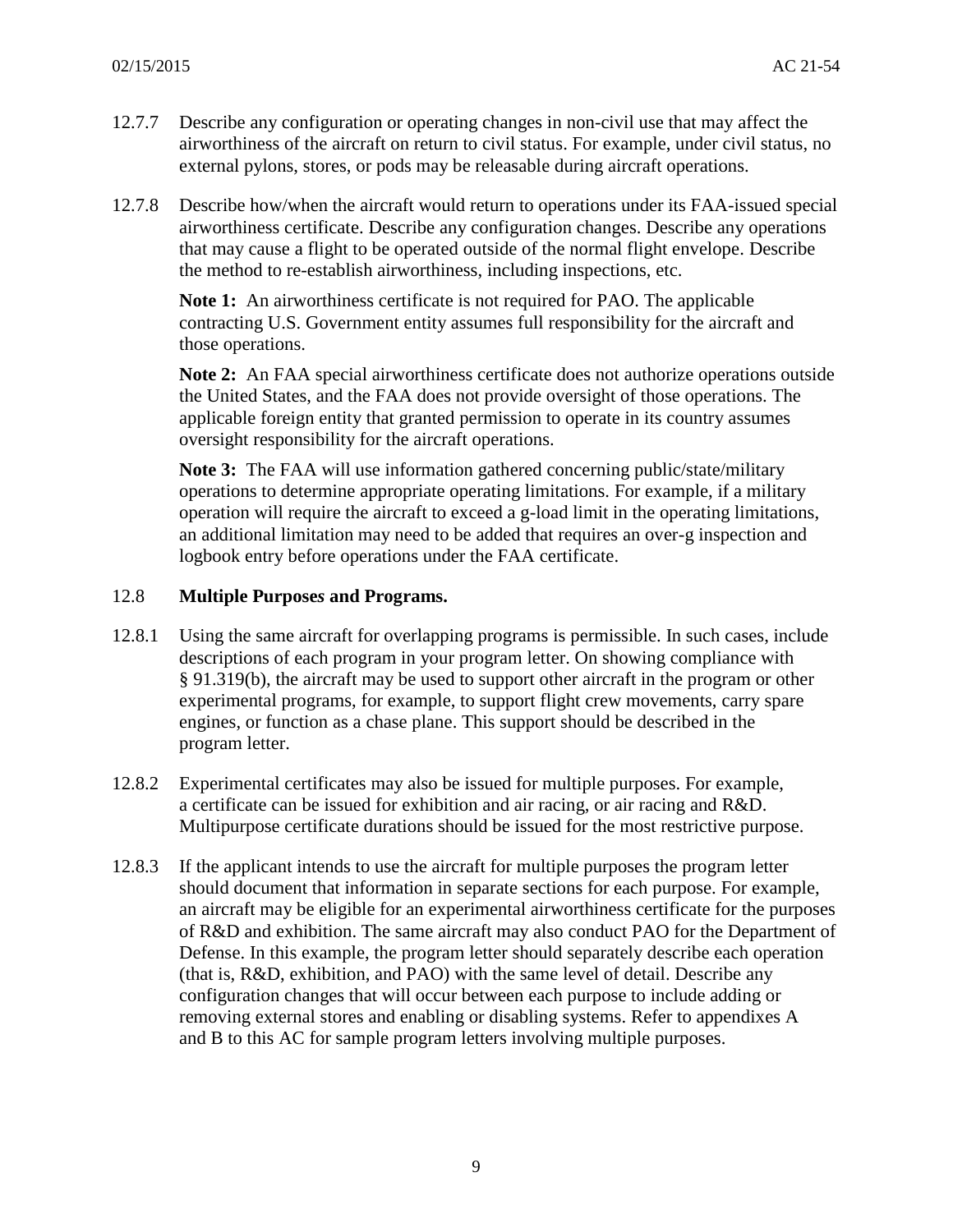#### 12.9 **Amendments or Changes.**

- exhibits may change. Coordinate amendments with your geographic FSDO. At a dates of the events where you will exhibit the aircraft during the upcoming year. 12.9.1 The FAA recognizes that the current program letter reflects planned activity and actual minimum, resubmit your program letter on an annual basis to provide the names and
- describing those changes. Program letters should be submitted in a timely manner so the FAA can amend your certificate or issue a new certificate without interrupting be approved. 12.9.2 Program letters must be resubmitted if the operational purpose changes after the initial issue. For example, an experimental certificate is issued for exhibition and the certificate holder decides to use the aircraft for R&D. In this case, a new certificate must be requested from the FAA. If there are any other changes to the aircraft's operation from what is described in the program letter, submit a revised program letter your operations. Applicants should not assume all operations described will

# **13 OPERATING LIMITATIONS.**

- 13.1 All experimental aircraft must be operated in accordance with part 91. For example, § 91.319 contains operating limitations applicable to all aircraft with experimental experimental certificate for any purpose other than the purpose for which the certificate government-furnished equipment. Furthermore, pursuant to § 91.319(i), the FAA may prescribe additional operating limitations to mitigate those risks. certificates. Section 91.319(a) prohibits a person from operating an aircraft that has an was issued or for carrying persons or property for compensation or hire. Aircraft may be used for compensation or hire when not carrying persons or property of another. Per this section, an experimental certificate may not be used to carry government personnel or prescribe additional limitations it considers necessary. Applicants should anticipate that, given the unique safety risks associated with these aircraft, the FAA will commonly
- 13.2 Refer to FAA Order 8130.2, Airworthiness Certification of Aircraft and Related Products, for a complete listing of operating limitations.
- to FAA Form 8130-7. The issuance date of the operating limitations is shown on the face side of FAA Form 8130-7. 13.3 Operating limitations will be listed on a separate sheet of paper and attached
- 13.4 Failure to operate an aircraft in accordance with an operating limitation on a certificate or any other operational requirement of part 91 may be cause for enforcement or thoroughly understand and comply with all applicable operating limitations. certificate action. To safely inspect, maintain, and operate an aircraft and to comply with applicable regulations, an operator of an experimental category aircraft should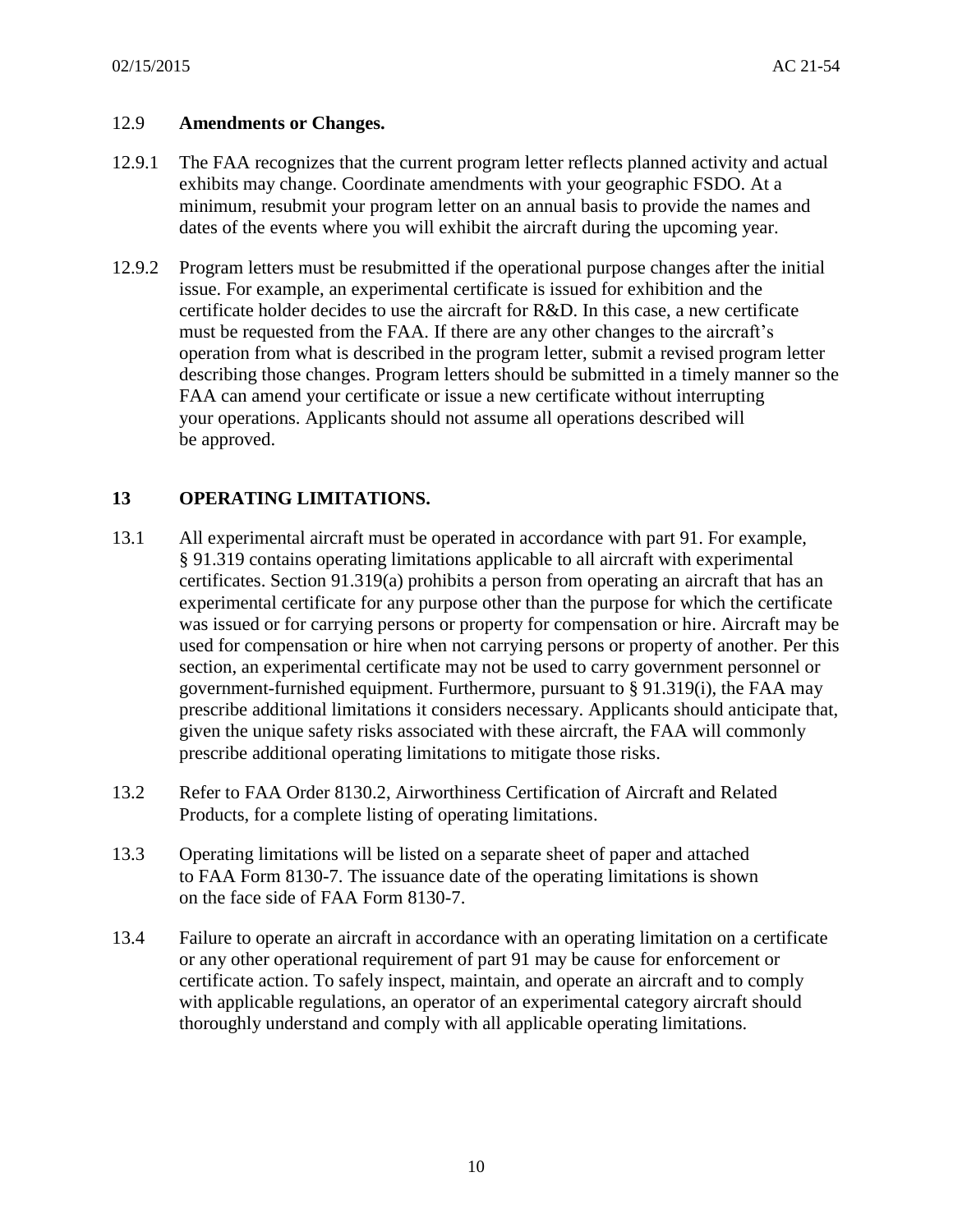# **14 OPERATIONS OUTSIDE THE UNITED STATES.**

- authorize operations outside the United States. Accordingly, no person may operate that aircraft over any foreign country without the special permission of that country. For civil operations outside the United States, that permission normally takes the form of a may only occur under the authority of the permission issued by the foreign country, not under the FAA special airworthiness certificate. 14.1 As indicated on FAA Form 8130-7, an aircraft holding a special airworthiness certificate does not meet the requirements of the applicable comprehensive and detailed airworthiness code as provided by Annex 8 to the Convention on International Civil Aviation, Airworthiness of Aircraft. A special airworthiness certificate does not permit to fly from a foreign CAA. For non-civil operations, that permission normally takes the form of a diplomatic clearance from some other foreign government entity. Accordingly, operators should understand that such operations outside the United States
- United States, foreign CAAs and other foreign government entities typically require issuance of this certificate to support issuance of their permission. In issuing this airworthiness certificate. 14.2 Although a special airworthiness certificate does not authorize operations outside the certificate under these circumstances, the FAA typically coordinates with the applicable CAA to identify appropriate operating limitations. Permissions to fly from other countries may include operating limitations not included with the special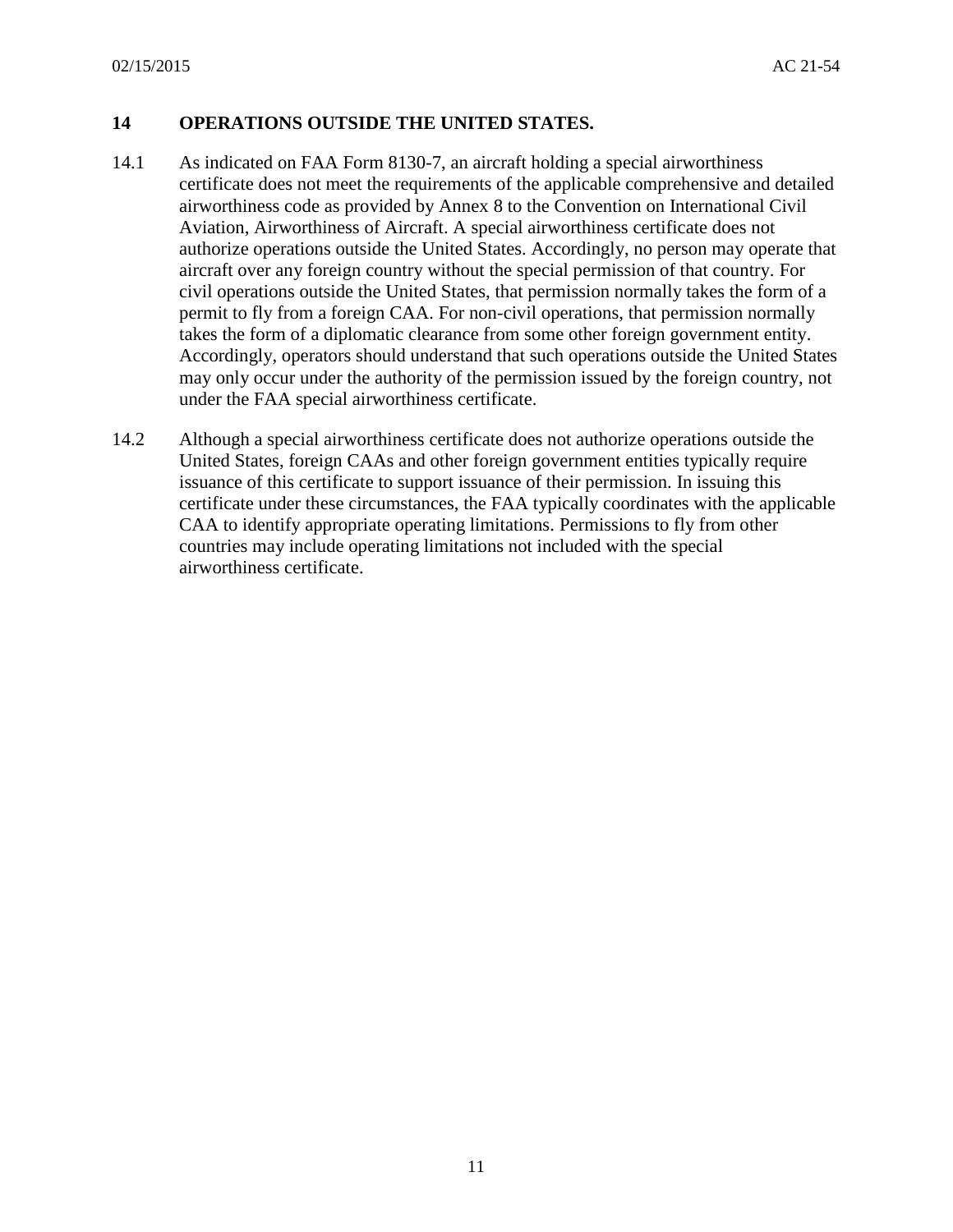## **14 LOCATION OF THIS** AC.

You can find this AC at [http://www.faa.gov/regulations policies/advisory circulars.](http://www.faa.gov/regulations%20policies/advisory%20circulars.)

#### **15 SUGGESTIONS FOR IMPROVEMENT.**

Please forward all comments on deficiencies, clarifications, or improvements regarding this order to the following address:

Aircraft Certification Service Administrative Services Branch, AIR-510 ATTN: Directives Management Officer 800 Independence Avenue SW. Washington, D.C. 20591

Advisory Circular Feedback Information is located as appendix D to this AC for your convenience. If you require an immediate interpretation, please contact AIR -100 at (202) 385-6346; however, you should also complete Advisory Circular Feedback Information as a follow-up to the conversation.

If you have any suggestions for improvements or changes, you may use the template provided at the end of this AC.

Da Ow Here

David W. Hempe Manager, Design, Manufacturing, & Airworthiness Division Aircraft Certification Service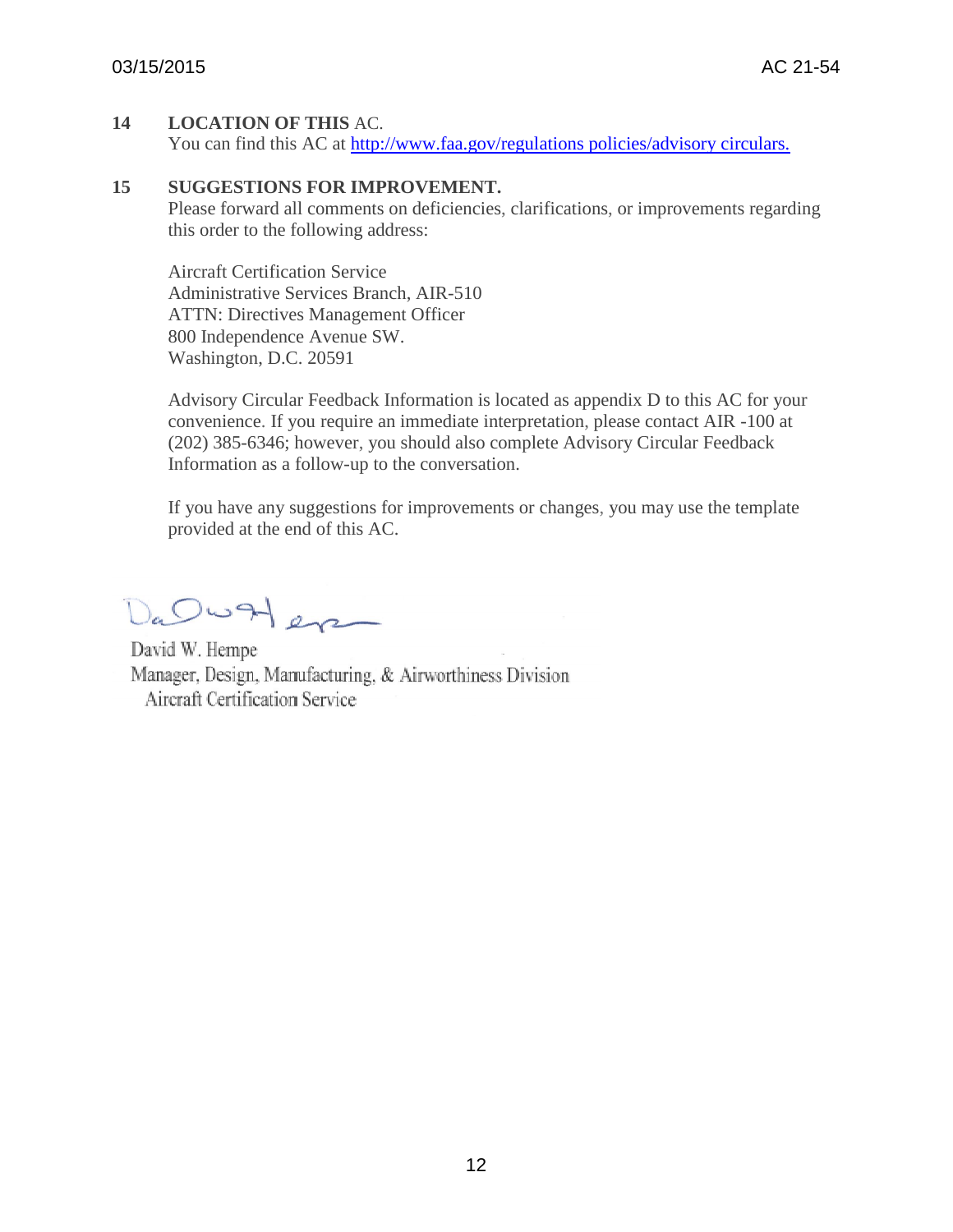#### **Appendix A. Sample Program Letter for a Special Airworthiness Certificate**

1. Registered Owner (as shown on Certificate of Aircraft registration)

*NAME: Brand X Support Services, Inc. ADDRESS: 123 Airport Street Any Town, USA 00010-0001* 

- 2. Aircraft Description
	- a. Aircraft Registration: *N12345*
	- b. Aircraft Yr. Mfg.: *1972*
	- c. Aircraft Serial No.: *52*
	- d. Manufacturer Make and Model: *Aero Vodochody, L-39 Albatros*

For aircraft seeking certification for experimental R&D.

- 3. Describe program purpose for which the aircraft is to be used (14 CFR 21.193(d)(1)). *R&D providing chase for Major Airplane Manufacturer for certification testing of their next bizjet. Aircraft Certification Office X is the project office. The assigned project number is ACOXzzz.*
- 4. Provide the following information as it pertains to your Program Letter.
	- a. List estimated flight hours required for the  $R&D$  program, proficiency flights, and maintenance flights: *100, 10, and 10 hours, respectively.*
	- b. List estimated number of flights required for the R&D program, proficiency flights, and maintenance flights: *50, 5, and 5 flights, respectively.*
	- c. List estimated duration for programs (14 CFR 21.193(d)(2)). *150 days*
- 5. Describe the areas over which the flights are to be conducted, and address of base operation (14 CFR 21.193(d)(3)). *All flights will take place within 150nm of airport KAAA, excluding the airspace over City-X. The maximum altitude is FL240. The base of operations is Major Airplane Manufacturer Hangar, 12345 Tower Drive, City-X, 00025.*
- 6. Describe the aircraft configuration (attach three-view drawings or three-view dimensioned photographs of the aircraft  $(14 \text{ CFR } 21.193(d)(4))$  and include a description of how the configuration is different from the other purposes listed). *See attached.*

For aircraft seeking certification for experimental exhibition.

 3a. Describe program purpose for which the aircraft is to be used (14 CFR 21.193(d)(1)). *Exhibition at the following events over the next 8 months: AirVenture - KOSH, August 1, 2013 Billy Bob's Air Event - KAAA, June 30, 2013*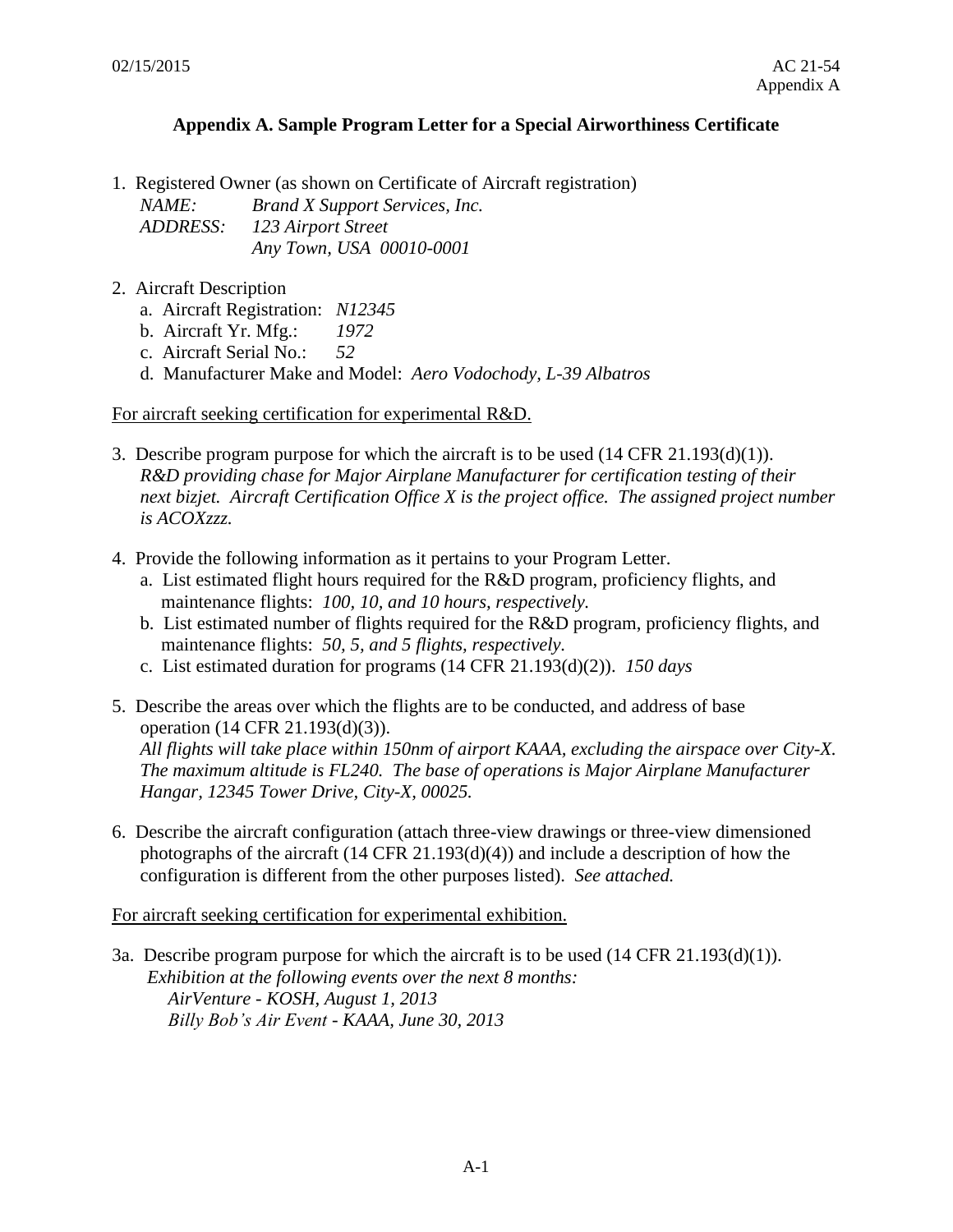- 4a. Provide the following information as it pertains to your Program Letter.
	- a. List estimated flight hours required for the exhibits, proficiency flights, and maintenance flights: *13 hours exhibition, including the flights to and from the events, 8 hours for proficiency, and 4 hours for maintenance.*
	- b. List estimated number of flights required for the exhibits, proficiency flights, and maintenance flights: *6, 4, and 2 flights, respectively.*
	- c. List estimated duration for programs (14 CFR 21.193(d)(2)). *8 months*
- 5a. Describe the areas over which the flights are to be conducted, and address of base operation (14 CFR 21.193(d)(3)).

*Proficiency flights will take place within 125nm of AnyTown, USA airport with a maximum altitude of 10,000 feet. The base of operations is the address listed above. Proposed routes to/from the above events are annotated on attached map.* 

- 6a. Describe the aircraft configuration (attach three-view drawings or three-view dimensioned photographs of the aircraft (14 CFR 21.193(d)(4) and include a description of how the configuration is different from the other purposes listed). *See attached.*
- 7. Date, Name and Title (Print or Type), and Signature.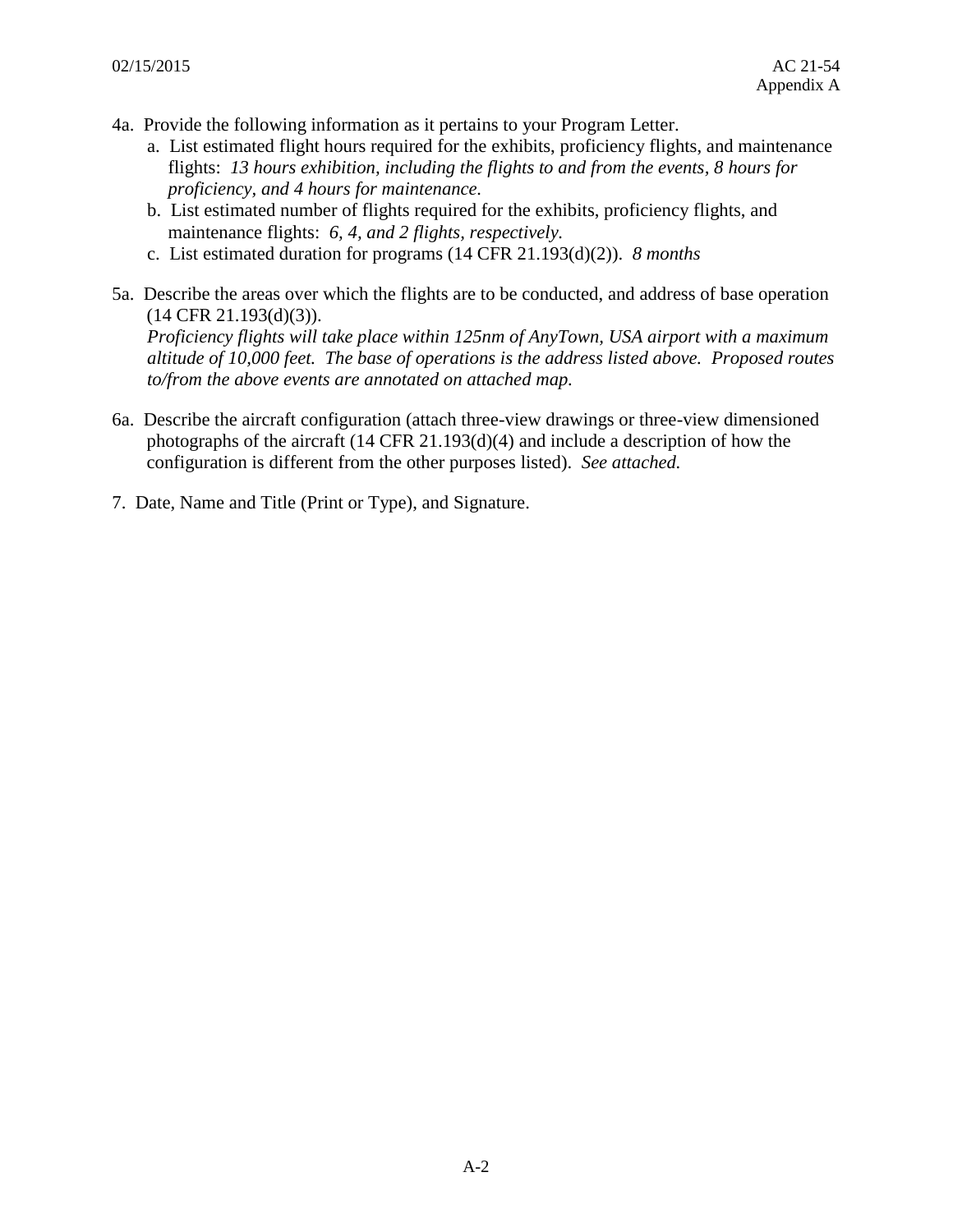#### **Appendix B. Sample Program Letter for a Special Airworthiness Certificate With Military/State/Public Aircraft Operations**

1. Registered Owner (as shown on Certificate of Aircraft registration) *NAME: Brand Y Support Services, Inc.* 

*ADDRESS: 123 Airport Street Any Town, USA 00010-0001* 

- 2. Aircraft Description
	- a. Registration Marks: *N12345*
	- b. Aircraft Yr. Mfg.: *1972*
	- c. Aircraft Serial No.: *52*
	- d. Aircraft Model Designation: *Aero Vodochody, L-39 Albatros*

# R&D

- *number is ACOXzzz.*  3. Describe program purpose for which the aircraft is to be used (14 CFR 21.193(d)(1)). *R&D providing chase for Major Airplane Manufacturer for certification testing of their next bizjet. Aircraft Certification Office X is the project office. The assigned project*
- 4. Provide the following information as it pertains to your Program Letter.
	- a. List estimated flight hours required for the R&D program, proficiency flights, and maintenance flights: *90 hours*
	- b. List estimated number of flights required for the R&D program, proficiency flights, and maintenance flights: *50, 5, and 5 flights, respectively.*
	- c. List estimated duration for programs (14 CFR 21.193(d)(2)). *150 days*
- 5. Describe the areas over which the flights are to be conducted, and address of base operation (14 CFR 21.193(d)(3)). *The flights will take place within 150nm of airport KAAA, excluding the airspace over City-X. The maximum altitude is FL240. The base of operations is Major Airplane Manufacturer Hangar, 12345 Tower Drive, City-X, 00025.*
- 6. Describe the aircraft configuration (attach three-view drawings or three-view dimensioned photographs of the aircraft  $(14 \text{ CFR } 21.193(d)(4))$  and include a description of how the configuration is different from the other purposes listed). *See attached.*

# Exhibition

3a. Describe program purpose for which the aircraft is to be used (14 CFR 21.193(d)(1)). *Exhibition at the following events over the next 8 months: AirVenture - KOSH, August 1, 2013 Billy Bob's Air Event - KAAA, June 30, 2013*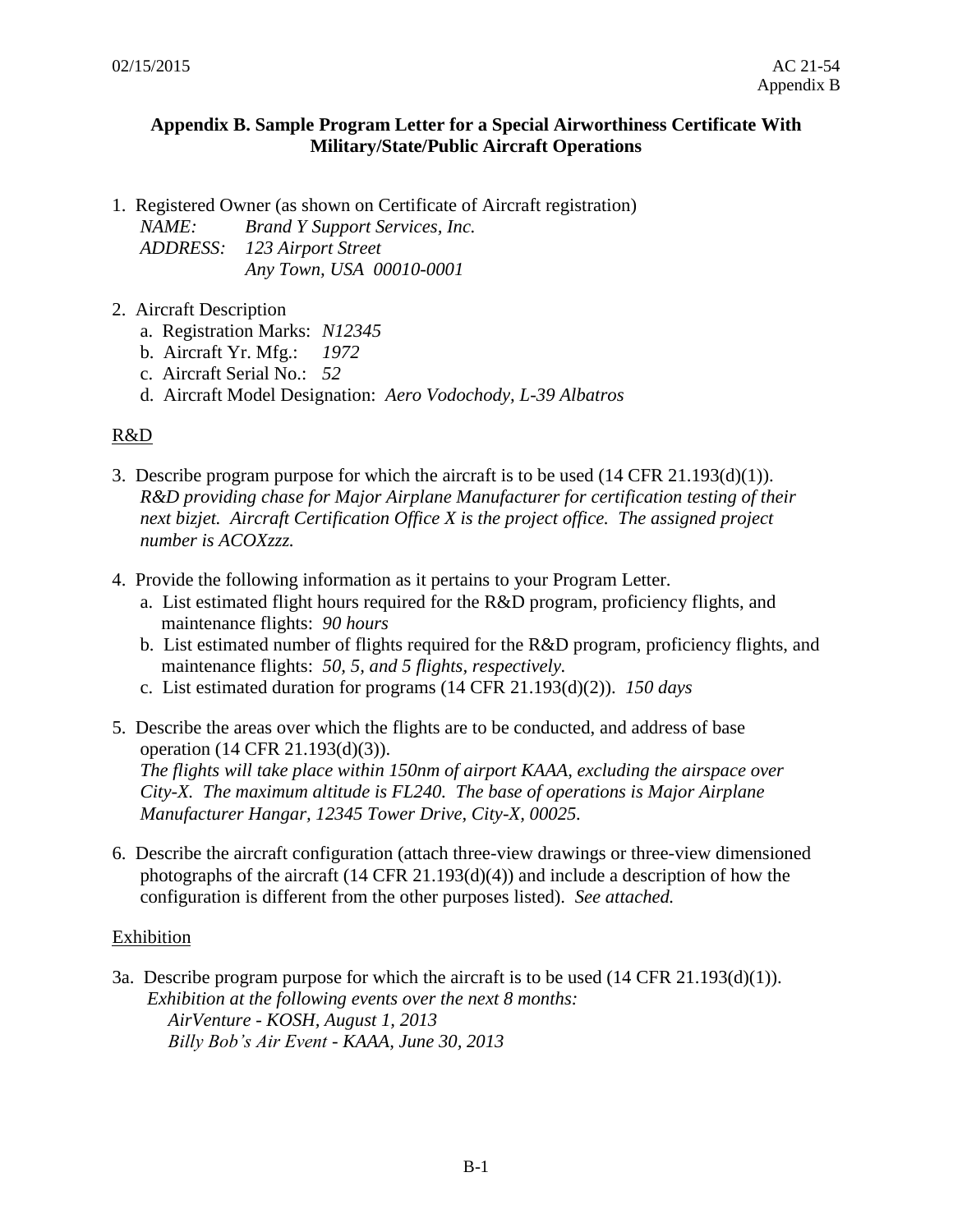- 4a. Provide the following information as it pertains to your Program Letter.
	- a. List estimated flight hours required for the exhibits, proficiency flights, and maintenance flights: *13 hours exhibition, including the flights to and from the events, 8 hours for proficiency, and 4 hours for maintenance.*
	- b. List estimated number of flights required for the exhibits, proficiency flights, and maintenance flights: *6, 4, and 2 flights, respectively.*
	- c. List estimated duration for programs (14 CFR 21.193(d)(2)). *8 months*
- 5a. Describe the areas over which the flights are to be conducted, and address of base operation (14 CFR 21.193(d)(3)).

*Proficiency flights will take place within 125nm of AnyTown, USA airport with a maximum altitude of 10,000 feet. The base of operations is the address listed above. Proposed routes to/from the above events are annotated on attached map.* 

6a. Describe the aircraft configuration (attach three-view drawings or three-view dimensioned photographs of the aircraft (14 CFR 21.193(d)(4) and include a description of how the configuration is different from the other purposes listed). *See attached.* 

Military / State / Public Aircraft Operations

 *Army Air Force. The contract calls for towing targets, aerial survey, operating as aggressor for The aircraft will provide contract support for the U.S. Department of Defense and Country X pilot training, aerial gunnery, missile launch, and dropping bombs.* 

*The flight area extends from the Somewhere Province to Greenland. The maximum altitude is FL410. The flight profiles call for a maximum g-force of 10.* 

*A picture of the aircraft as configured for PAO is attached. Note the addition of an external store. We also will enable the ability to release external stores during these operations.* 

7. Date, Name and Title (Print or Type), and Signature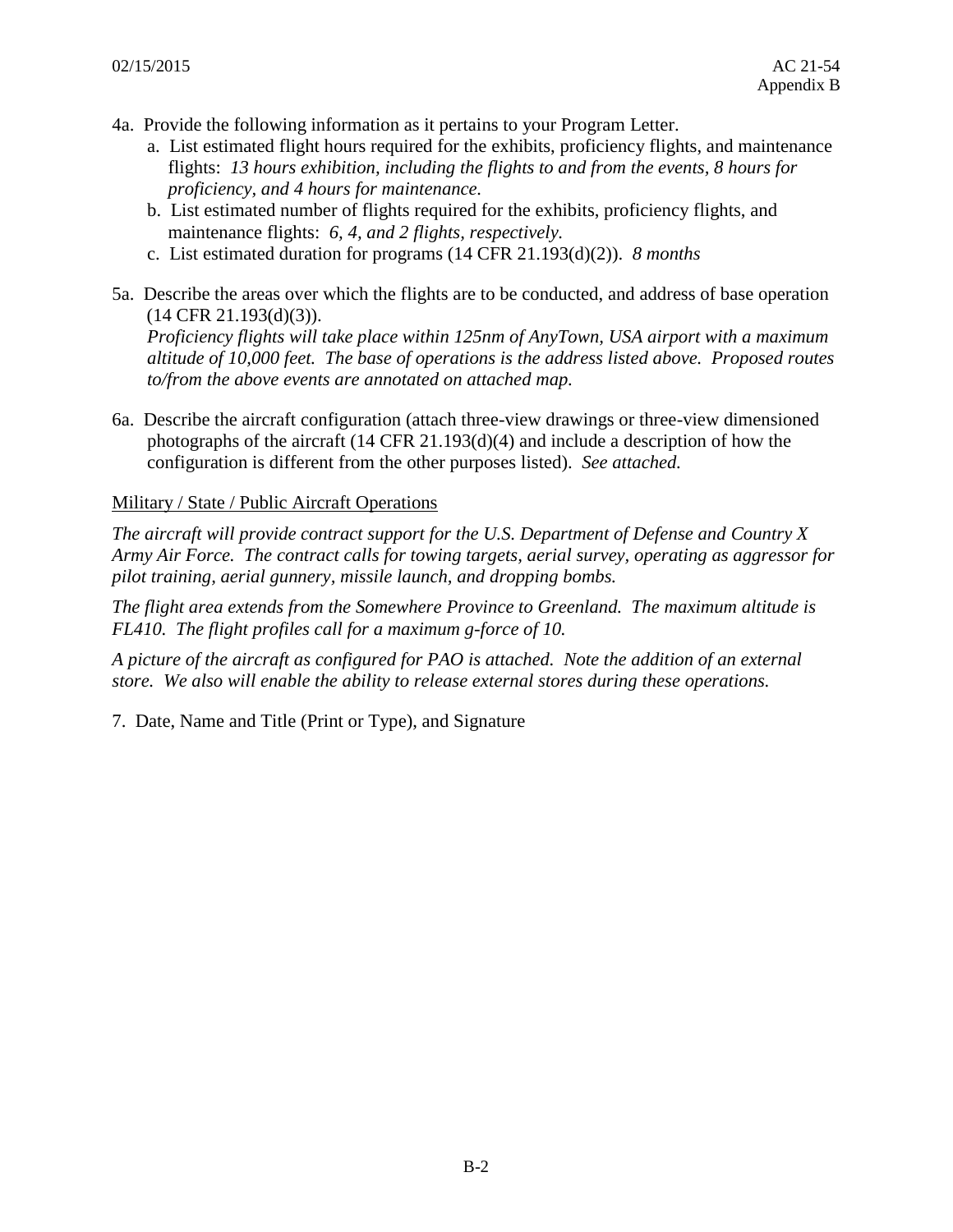# **Appendix C. Related Publications**

## C.1 **FAA ORDERS.**

- C.1.1 FAA Order 8130.2, Airworthiness Certification of Aircraft and Related Products.
- C.1.2 FAA Order 8900.1, Flight Standards Information Management System (FSIMS).

# C.2 **FAA ADVISORY CIRCULARS (AC).**

- C.2.1 AC 00-1.1, Public Aircraft Operations.
- C.2.2 AC 20-65, U.S. Airworthiness Certificates and Authorizations for Operation of Domestic and Foreign Aircraft.
- C.2.3 AC 21-4, Special Flight Permits for Operation of Overweight Aircraft.
- C.2.4 AC 21-12, Application for U.S. Airworthiness Certificate, FAA Form 8130-6.
- C.2.5 AC 43-9, Maintenance Records.
- C.2.6 AC 43-209, Recommended Inspection Procedures for Former Military Aircraft.
- C.2.7 AC 45-2, Identification and Registration Marking.
- C.2.8 AC 150/5220-9, Aircraft Arresting Systems for Joint Civil/Military Airports.

# C.3 **OTHER DOCUMENTS.**

- navigation requirements of foreign civil aircraft within the United States. C.3.1 Title 14 of the Code of Federal Regulations parts 21, 43, 45, 47, 91, and 375 set forth the requirements for certification procedures of products and parts; maintenance, preventive maintenance, rebuilding, and alteration; identification and registration marking of aircraft; aircraft registration; general flight and operating rules; and the
- C.3.2 We also encourage you to use the FAA website at [http://www.faa.gov/aircraft/air\\_cert/](http://www.faa.gov/aircraft/air_cert/) for additional information and guidance.